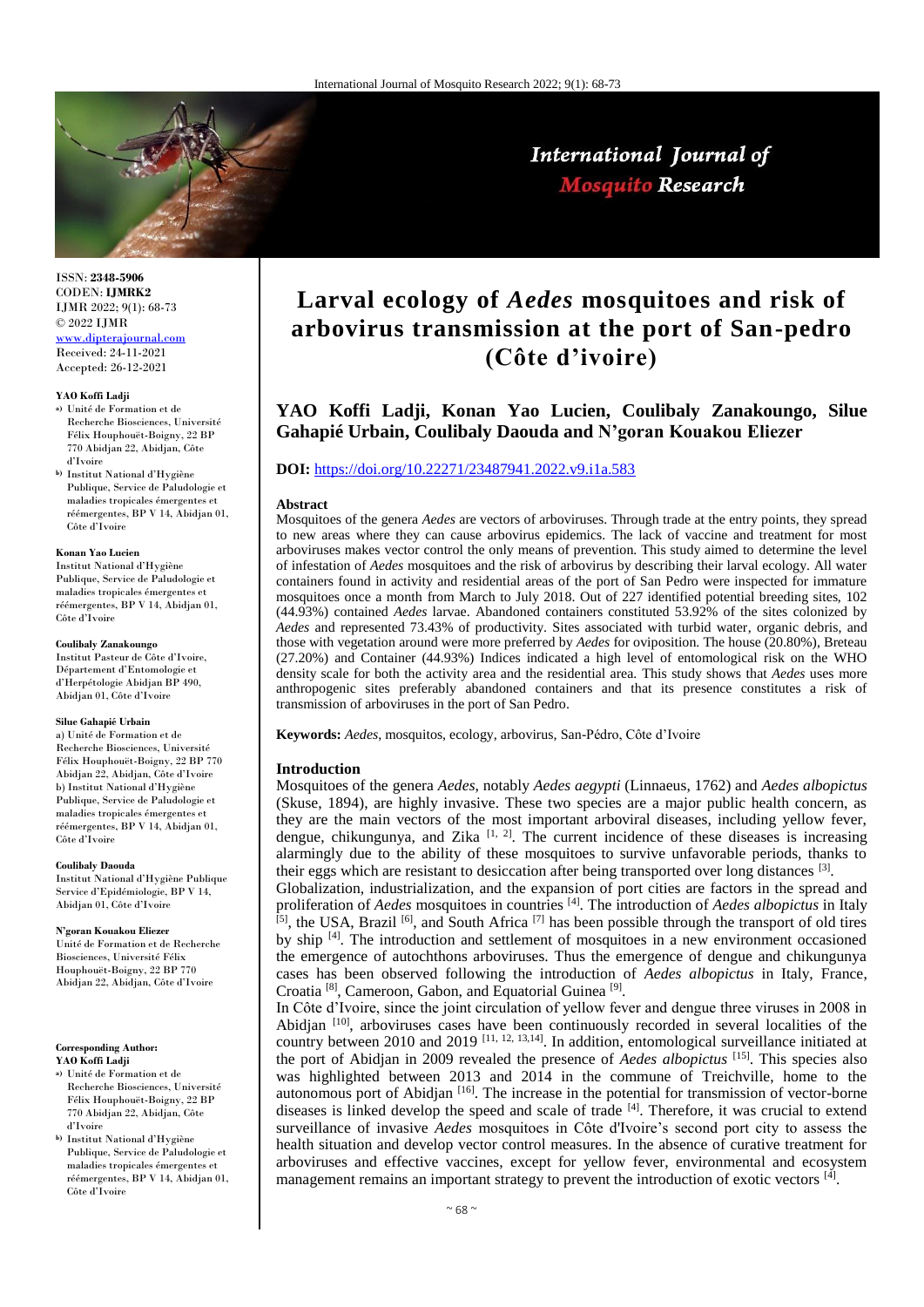In addition, according to the International Health Regulations, international entry points to countries such as seaports, airports, railways, and bus stations must be vector-free within 400 meters  $[17]$ . It is in this context that a study was undertaken in 2018 at Côte d'Ivoire's second port, in the city of San-Pedro. The study aimed to know the level of infestation of mosquitoes of the genera *Aedes* and the entomological risk of arboviruses through the description of their larval ecology.

### **Material and Methods Study area**

This study took place in the port area of San-Pedro (4° 44′ 41″ north and 6° 38′ 23″ west), located in southwestern Côte d'Ivoire [18] at 368 km from the city of Abidjan. The climate is subequatorial with two rainy seasons (March to June and September to November) and two dry seasons (December to February and July to August). The average annual rainfall range from 1,200 to 1,500 mm, and the annual temperature varies from 24 to 27 °C  $^{[19]}$ . With a surface area of 2,000 hectares, the activity zone of the port of San-Pedro is composed of three sectors, including the commercial port, the fishing port, and the industrial and commercial  $[20]$  Largely activities are dominated by exports with average annual growth rates of 11.31% <sup>[21]</sup> This traffic is with Europe (67%), America (25%), and Asia (8%)  $^{[19]}$ . In this port area, six sites were selected, including two (DG quarters and Rade quarters) in a residential area and four (SEPBA, fishing port, Space Under Customs, health center) in the activity area (Figure 1). All the (25) dwellings in the DG (5) and Rade quarters (20) were included in the study as these quarters contained very few.



**Fig 1:** Map of the San Pedro port area showing collection sites

# **A sampling of mosquito larvae**

All water containers found in activity and residential areas of the port of San Pedro were inspected for immature mosquitoes once a month from March to July 2018. Breeding sites were identified based on the presence (positive) or absence (negative) of larvae. For each breeding site, its nature, and factors influencing its positivity (presence of vegetation, presence of organic debris, exposure to sunlight, and water quality) were recorded. The larvae and pupae were then collected from the positive containers and stored in jars labelled according to the area and nature of the breeding site. These immature stages were sent to the insectarium of the National Institute of Public Health (NIPH). At the insectarium, L3, L4 stage larvae, and pupae were counted. Containers were classified according to criteria related to human habitat and their mode of impoundment [22] into water storage containers (WSC), abandoned containers (AC), tires, natural breeding sites (NBS), and other breeding sites (OBS). These immature populations were reared to the adult stage and identified to the genera and species level using the keys of [23, 24] .

#### **Data analysis**

Data were analyzed with SPSS 25.0 software. Fisher's exact test was used to compare the proportions of breeding sites in the different sites. A bivariate analysis was used to identify. factors influencing the positivity of breeding sites. The productivity of each breeding site was estimated according to WHO<sup>[22]</sup> The usual larval indices (Container, Habitation, and Breteau) were considered to assess the level of risk on the WHO density scale: "house" index  $(HI)$  = percentage of houses containing at least one positive *Ae. aegypti* site, "container" index  $(CI)$  = percentage of containers containing larvae of *Ae. aegypti* larvae, "Breteau" index (BI) = the number of positive sites per 100 houses visited  $^{[25]}$ . According to WHO  $^{[26]}$ , the risk of an epidemic is low when container index  $\langle 3\% \rangle$ , house index  $\langle 4\% \rangle$ , and Breteau index  $\langle 5 \rangle$ . It is moderate when container index  $\geq$  3%, house index  $\geq$  4, and Breteau index  $\geq$  5. It is high when container index  $\geq$  20%, house index  $\geq 35$ , and Breteau index  $\geq 50^{[25]}$ .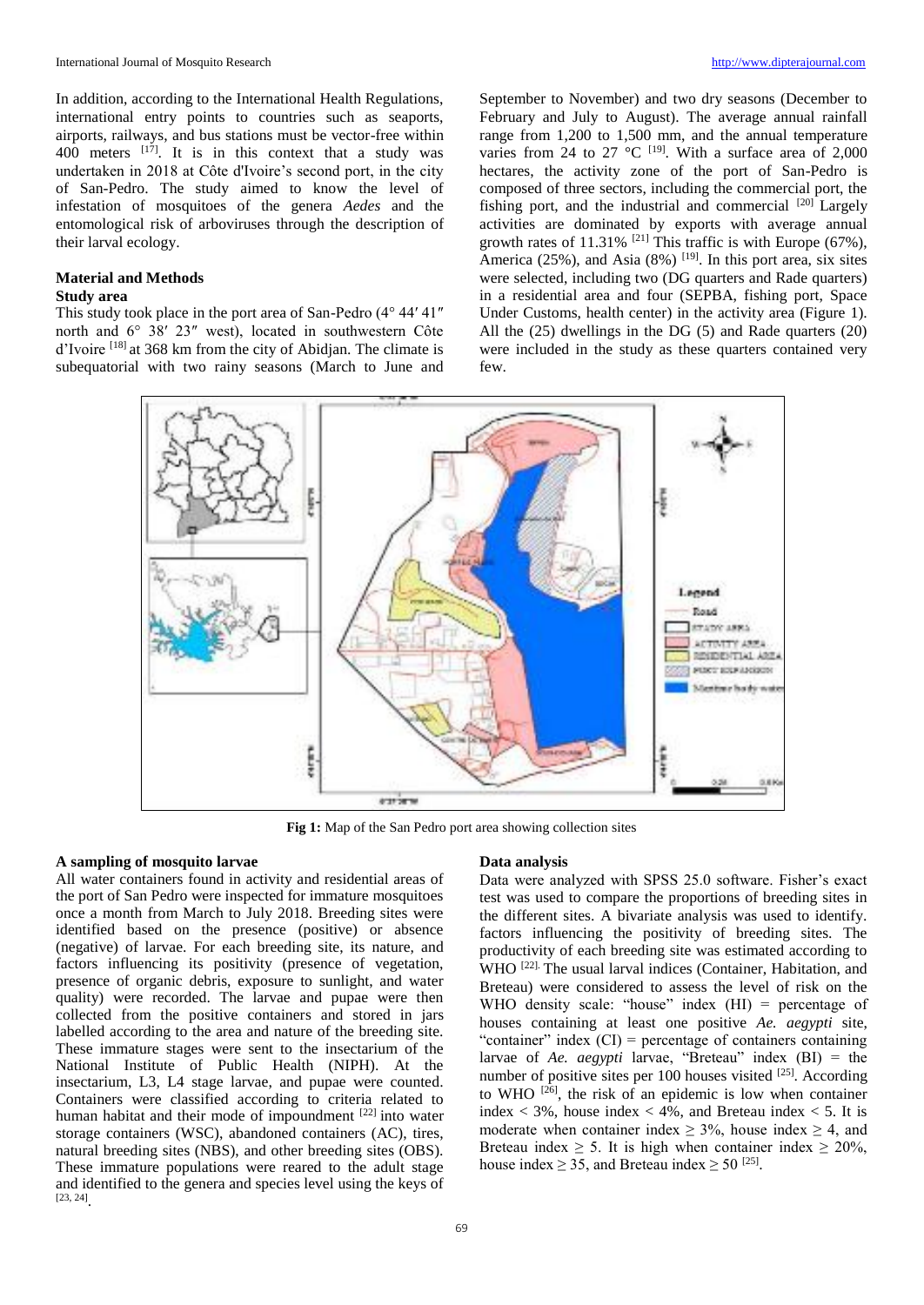#### **Results**

# **Culicidae fauna obtained after rearing larvae collected at the port of San Pedro**

A total of 1453 mosquitoes, including 710 (48,86%) females and 743 (51,14%) males, were obtained after larval rearing. These mosquitoes belong to three genera (*Aedes, Anopheles,* 

and *Culex*) and six species (*Ae. aegypti, An. gambiae, Cx. fraseri, Cx. nebulosus, Cx. quinquefasciatus,* and *Cx. rima*). *Aedes aegypti* accounted for 67.38% of the emergences, of which 49.23% were females, followed by *Cx. quinquefasciatus* (31.18%) with 49.45% were females (Table 1).

**Table 1:** Culicidian fauna obtained after rearing larvae collected at the port of San Pedro from March to July 2018

| <b>Species</b>         |                | <b>Activity area</b> |                | <b>Residential area</b> | <b>Total</b>   |              |  |
|------------------------|----------------|----------------------|----------------|-------------------------|----------------|--------------|--|
|                        | <b>Females</b> | <b>Males</b>         | <b>Females</b> | <b>Males</b>            | <b>Females</b> | <b>Males</b> |  |
| Aedes aegypti          | 278            | 233                  | 204            | 264                     | 482            | 497          |  |
| Anopheles gambiae      |                |                      |                |                         |                |              |  |
| Culex fraseri          |                |                      |                |                         |                |              |  |
| Culex nebulosus        |                |                      |                |                         |                |              |  |
| Culex quinquefasciatus | 89             | 88                   | 135            | 141                     | 224            | 229          |  |
| Culex rima             |                |                      |                |                         |                |              |  |
| Overall total          | 369            | 333                  | 341            | 410                     | 710            | 743          |  |

# **The nature of the breeding sites**

A total of 227 potential breeding sites consisting of abandoned containers (39.21%), water storage containers of less than 15 Litres (18.94%), tires (17.62%), other breeding sites (14.10%), water storage containers of more than 15 Litres (7.93%) and natural breeding sites (2.20%) were collected (Table 2). Of these potential breeding sites, 110 (48.45%) were positive, whose 102 (92.72%) were colonized by *Aedes aegypti*. In the activity area,  $60.78\%$  (n = 62) of the

*Aedes aegypti* breeding sites were identified compared to  $39.21\%$  (n = 40) in the residential area. More than half of the *Aedes aegypti* breeding sites (53.92%) were abandoned containers. In both activity and residential areas, these abandoned containers accounted for more than half of the *Aedes aegypti* breeding sites (50%) and (60%) (Table 3). In addition, these abandoned containers were the most productive *Aedes aegypti* breeding sites pupal, a productivity of 73.43% (Table 4).

**Table 2:** Nature and importance of potential breeding sites identified at the Port of San Pedro from March to July 2018

| Area      | <b>Sites</b>  | <b>PBS</b> | <b>WSC</b><br>$<$ 15 L | <b>WSC</b><br>>15 L | AC         | <b>Tires</b> | <b>NBS</b> | <b>OBS</b> |
|-----------|---------------|------------|------------------------|---------------------|------------|--------------|------------|------------|
|           |               |            | N(%                    | N(%)                | N(%        | N(%          | N(%)       | N(%        |
|           | <b>SE</b>     | 57         | 1(0.44)                | 3(1.32)             | 15(6.61)   | 21(9.25)     | 5(2.20)    | 12(5.29)   |
|           | FP            | 46         | 5(2.20)                | 2(0.88)             | 25(11.01)  | 7(3.08)      | 0(0.00)    | 7(3.08)    |
| AA        | <b>SUC</b>    | 20         | 0(0.00)                | 1(0.44)             | 5(2.20)    | 2(0.88)      | 0(0.00)    | 12(5.29)   |
|           | <b>CS</b>     | 13         | 0(0.00)                | 0(0.00)             | 12(5.29)   | 1(0.44)      | 0(0.00)    | 0(0.00)    |
|           | Total         | 136        | 6(2.64)                | 6(2.64)             | 57(25.11)  | 31 (13.66)   | 5(2.20)    | 31 (13.66) |
|           | DG            | 24         | 3(1,32)                | 2(0.88)             | 12(5.29)   | 6(2.64)      | 0(0.00)    | 1(0.44)    |
| <b>RA</b> | RC            | 67         | 34 (14.98)             | 10(4.41)            | 20(8.81)   | 3(1.32)      | 0(0.00)    | 0(0.00)    |
|           | Total         | 91         | 37(16.30)              | 12(5.29)            | 32(14.10)  | 9(3.96)      | 0(0.00)    | 1(0.44)    |
|           | Overall total | 227        | 43 (18.94)             | 18 (7.93)           | 89 (39.21) | 40 (17.62)   | 5(2.20)    | 32(14.10)  |

PBS: Potential Breeding Sites; WSC: Water Storage Containers; AC: Abandoned Containers; NBS: Natural Breeding Site; OBS: Other breeding sites; AA: Activity Area; RA: Residential Area; FP: Fishing Port; SE: SEPBA; SUC: Space Under Customs; HC: Health Center; DG: DG Quarters; RC: Rade Quarters

**Table 3:** Nature and importance of *Aedes* breeding sites identified at the Port of San Pedro from March to July 2018

| Area | <b>Site</b>   | <b>PBS</b>      | <b>ABS</b> | <b>WSC</b><br>$<$ 15L | <b>WSC</b><br>>15L | AC         | <b>Tire</b> | <b>NBS</b> | <b>OBS</b> |
|------|---------------|-----------------|------------|-----------------------|--------------------|------------|-------------|------------|------------|
|      |               | N               | N          | N(% )                 | N(% )              | N(%)       | N(% )       | N(% )      | N(% )      |
|      | <b>SE</b>     | 19              | 16         | 0(0.0)                | 1(6.25)            | 5(31.25)   | 6(37.50)    | 2(12.50)   | 2(12.50)   |
|      | FP.           | 30              | 27         | 3(11.11)              | 0(0.0)             | 16(59.26)  | 5(18.52)    | 0(0.0)     | 3(11.11)   |
| AA   | <b>SUC</b>    | 11              | 10         | 0(0.0)                | 0(0.0)             | 2(20.0)    | 2(20.0)     | 0(0.0)     | 6(60.0)    |
|      | HC.           | 9               | 9          | 0(0.0)                | 0(0.0)             | 8 (88.89)  | 1(11.11)    | 0(0.0)     | 0(0.0)     |
|      | Total         | 69              | 62         | 3(4.84)               | 1(1.61)            | 31(50.0)   | 14 (22.58)  | 2(3.23)    | 11 (17.74) |
|      | DG            | 15              | 15         | 1(6.67)               | 0(0.0)             | 10(66.67)  | 3(20.0)     | 0(0.0)     | 1(6.67)    |
| AR   | <b>CR</b>     | 26              | 25         | 5(20.0)               | 4(16.0)            | 14(56.0)   | 2(8.0)      | 0(0.0)     | 0(0.0)     |
|      | Total         | 41              | 40         | 6(15.0)               | 4(10.0)            | 24(60.0)   | 5(12.50)    | 0(0.0)     | 1(2.50)    |
|      | Overall total | $\overline{10}$ | 102        | 9(8.82)               | 5(4.90)            | 55 (53.92) | 19 (18.63)  | 2(1.96)    | 12 (11.76) |

PBS: Positives Breeding Sites; PBS: *Aedes* Breeding Sites; WSC: Water Storage Containers; AC: Abandoned Containers; NBS: Natural Breeding Site; OBS: Other breeding sites; AA: Activity Area; RA: Residential Area; FP: Fishing Port; SE: SEPBA; SUC: Space Under Customs; HC: Health Center; DG: DG Quarters; RC: Rade Quarters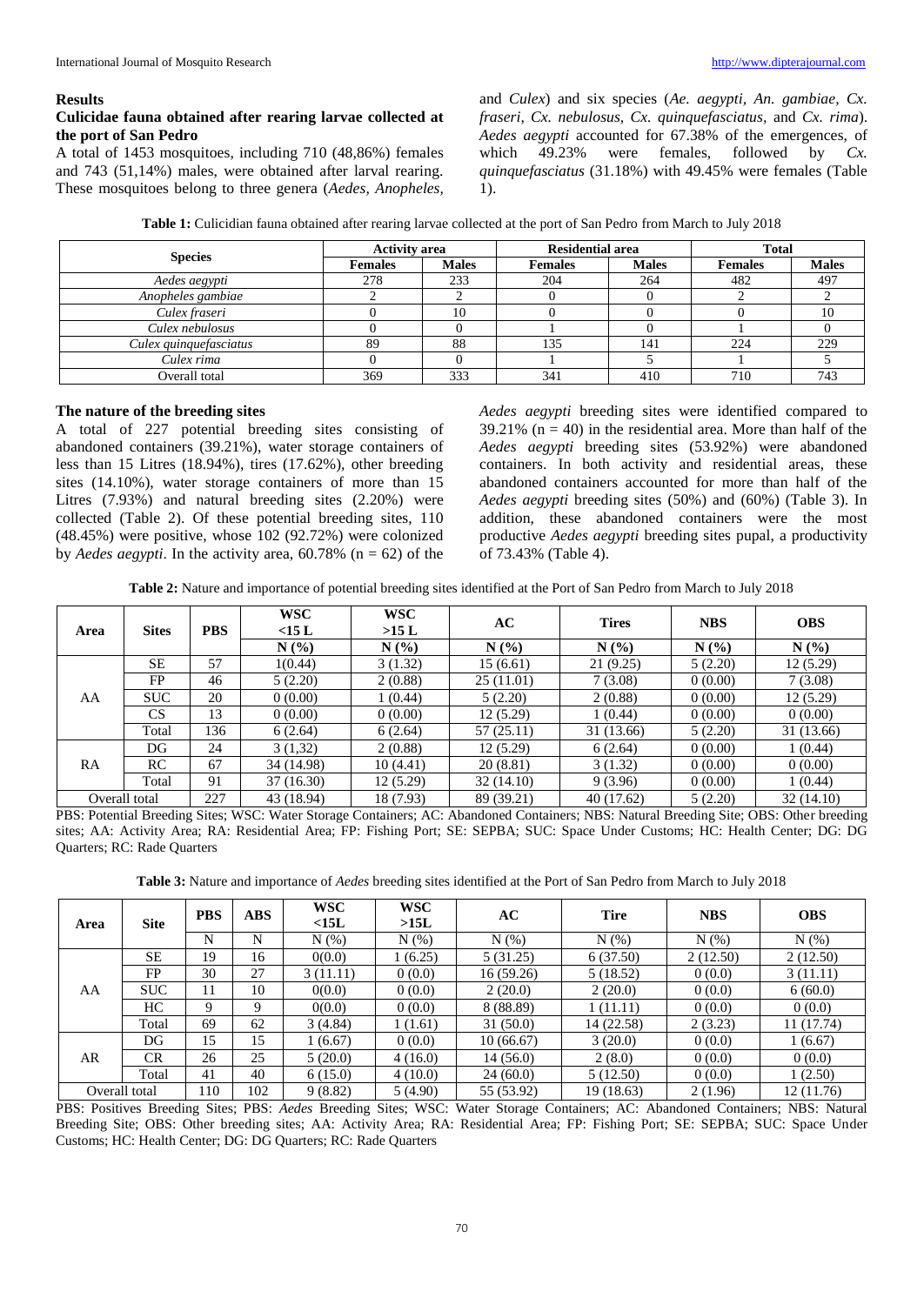| <b>Breeding sites</b>           | <b>Breedings positives</b> | <b>Breedings to Aedes</b> | pupae | Productivity |  |
|---------------------------------|----------------------------|---------------------------|-------|--------------|--|
| Water storage containers <15L   |                            |                           |       | 11.56        |  |
| Water storage containers $>15L$ |                            |                           | 10    | 5.93         |  |
| Abandoned containers            |                            |                           | 235   | 73.43        |  |
| Tires                           |                            |                           | 20    | 6.25         |  |
| Other breeding sites            |                            | ∸                         |       | 2.18         |  |
| Natural breeding sites          |                            |                           |       | 0.62         |  |
| Total                           |                            |                           | 320   | 100          |  |

**Table 4:** Productivity of deposits according to their nature in the port of San Pedro from March to July 2018

# **Factors influencing the presence of** *Aedes* **larval**

Bivariate analysis showed that water quality the presence of organic debris and vegetation around the breeding sites positively influenced the presence of *Aedes aegypti* larvae. *Aedes aegypti* larvae preferred breeding sites with turbid water three times more than those with clear water. While in breeding sites with organic debris and those surrounded by vegetation were respectively 2.45 and 2.01 times more preferred by *Aedes aegypti* for breeding than those without organic debris and vegetation around (Table 5).

**Table 5:** Environmental factors influencing *Aedes aegypti* colonization of roost sites at San Pedro Port from March to July 2018

| <b>Factors</b>             | Value | IC $95%$      |
|----------------------------|-------|---------------|
| Sampling area              | 0.95  | $0.55 - 1.62$ |
| Water quality              | 3.01  | 1.57-5.76     |
| Presence of organic débris | 2.45  | 1.42-4.20     |
| Vegetation around          | 2.01  | 1.05-3.84     |
| Sunny                      | 0.78  | $0.45 - 1.37$ |

# **Larvae index risk**

The container index was 44.96% in the port of San Pedro. This index was respectively 45.59% and 43.96% in the activity and residential areas. The housing index (HI) and the Breteau index (BI) were estimated only in a residential area. They were respectively 20.80% and 27.20% (Table 6).

**Table 6:** Stegomyian risk index at San Pedro port sites from March to July 2018

| Area                 | <b>Sites</b>         | <b>PBSBAHVUH HI</b> |    |          |        |    | CI                       | BI | WHO<br><b>Scale</b> |
|----------------------|----------------------|---------------------|----|----------|--------|----|--------------------------|----|---------------------|
| Activity<br>Area     | <b>Fishing Port</b>  |                     | 27 | $\theta$ | --     |    | 47.37                    |    | 9                   |
|                      | <b>SEPBA</b>         | 46                  | 16 | $\Omega$ | --     |    | 34.78                    | -- | 8                   |
|                      | Space Under customs  | 20                  | 10 | $\theta$ | --     |    | 50                       |    | 9                   |
|                      | <b>Health Centre</b> | 13                  | 9  | $\Omega$ | --     |    | 69.23                    | -- | 9                   |
|                      | Total                | 136                 | 62 | $\theta$ | --     |    | 45.59                    | -- | 9                   |
| Residentials<br>Area | Rade quarters        | 67                  | 25 |          | 100385 |    | 37.31                    | 20 | $3 - 8$             |
|                      | <b>DG</b> Quarters   | 24                  | 15 | 25       | 85     | 36 | 62.50                    | 56 | $5-9$               |
|                      | Total                | 91                  | 40 |          |        |    | 12547020.8043.9627.20    |    | $4-9$               |
| Overall total        |                      | 227                 |    |          |        |    | 10212547020.8044.9327.20 |    | $4-9$               |

PBS: Potential breeding sites; BA: Breeding *Aedes*; HV: Houses visited; HU: Housing Unit; HI: Housing Index; CI: Containers Index; BI: Breteau Index;

#### **Discussion**

The development of maritime transport, port cities, and international trade, combined with the adaptability of *Aedes* mosquitoes, has increased the risk of their introduction and establishment in countries <sup>[3, 4, 27]</sup>. This spread of vectors poses a health threat against arboviruses  $[17]$ . To know the level of infestation of mosquitoes of the genera *Aedes* and the entomological risk of arboviruses through the description of their larval ecology, this study has been undertaken, at the port of the city of San-Pedro, the second largest port in Côte d'Ivoire.

After larval rearing, we have obtained 1453 mosquitoes belonging to three genera (*Aedes, Anopheles,* and *Culex*) and six species (*Ae. aegypti, An. gambiae, Cx. fraseri, Cx. nebulosus, Cx. quinquefasciatus,* and *Cx. rima*). *Aedes aegypti* accounted for 67.38% of the emergences. This abundance of *Aedes aegypti* would link to urbanization associated with human activities around the port. These have contributed to the reduction of forest galleries in the port area. Our results had in agreement with those of Konan *et al*. [28] and Fafana *et al*. [14] in their studies conducted in Abidjan. In these studies, 78.70% and 96.71% of *Ae. aegypti* obtained after rearing of larvae. Cornet *et al.* <sup>[29]</sup> found that urbanization changes the species composition of *Aedes* mosquitoes toward dominance of *Aedes aegypti* in urban areas.

The results revealed six categories of sites colonized by *Aedes aegypti*. Abandoned containers and tires constituted 53.92 and 18.63% of *Aedes* breeding sites, respectively. These observed abundances could explain the poor management of solid waste in the port area. In addition, their continual exposure to rainwater could also explain their abundance. Our results corroborate those of Shamal *et al*. [30], who found that in the port area of Goa, *Aedes aegypti* uses all types of anthropogenic breeding sites for its development. Tia *et al*. [31] showed that populations create favorable conditions for mosquito maintenance. Our results corroborate those of Wilson-Bahun et al. <sup>[32]</sup> who found that in Brazzaville, abandoned breeding sites (domestic waste) were more colonized by *Aedes aegypti* and *Aedes albopictus*. These authors mentioned that this proliferation of peri-domestic sites is due to their poor management and unplanned urbanization. At the port of Mumbai, India, Kumar *et al*. [27] found that the high presence of *Aedes aegypti* in fire extinguisher buckets was related to their poor management. The low proportion of water storage containers containing *Aedes aegypti* larvae in the residential area could be related to their proper management in households.

Abandoned containers were 73.43% productive witnessing the strong preference of *Aedes* mosquitoes towards the (CA) in the study area. Alami *et al*. [33] mentioned that the hatching of mosquito species is conditioned by the nature of the larval breeding site. This confirms the preference of *Aedes* mosquitoes to colonize domestic water sources and small water containers exposed to rainwater. Our results corroborate those of Akono *et al.* <sup>[34]</sup> who showed that in Cameroon, mosquitoes colonize abandoned containers more.

The preference of *Aedes aegypti* for sites containing organic debris, sites with surrounding vegetation, and sites with turbid water is thought to be related to the availability of nutrients at these breeding sites. Leaves from the vegetation surrounding the sites typically fall back into the breeding sites and provide food for the developing larvae. In addition, this organic debris could serve as a hiding place for larvae to escape predators [34]. In Yaoundé, Tedjou *et al*. [36] and in Brazzaville, Wilson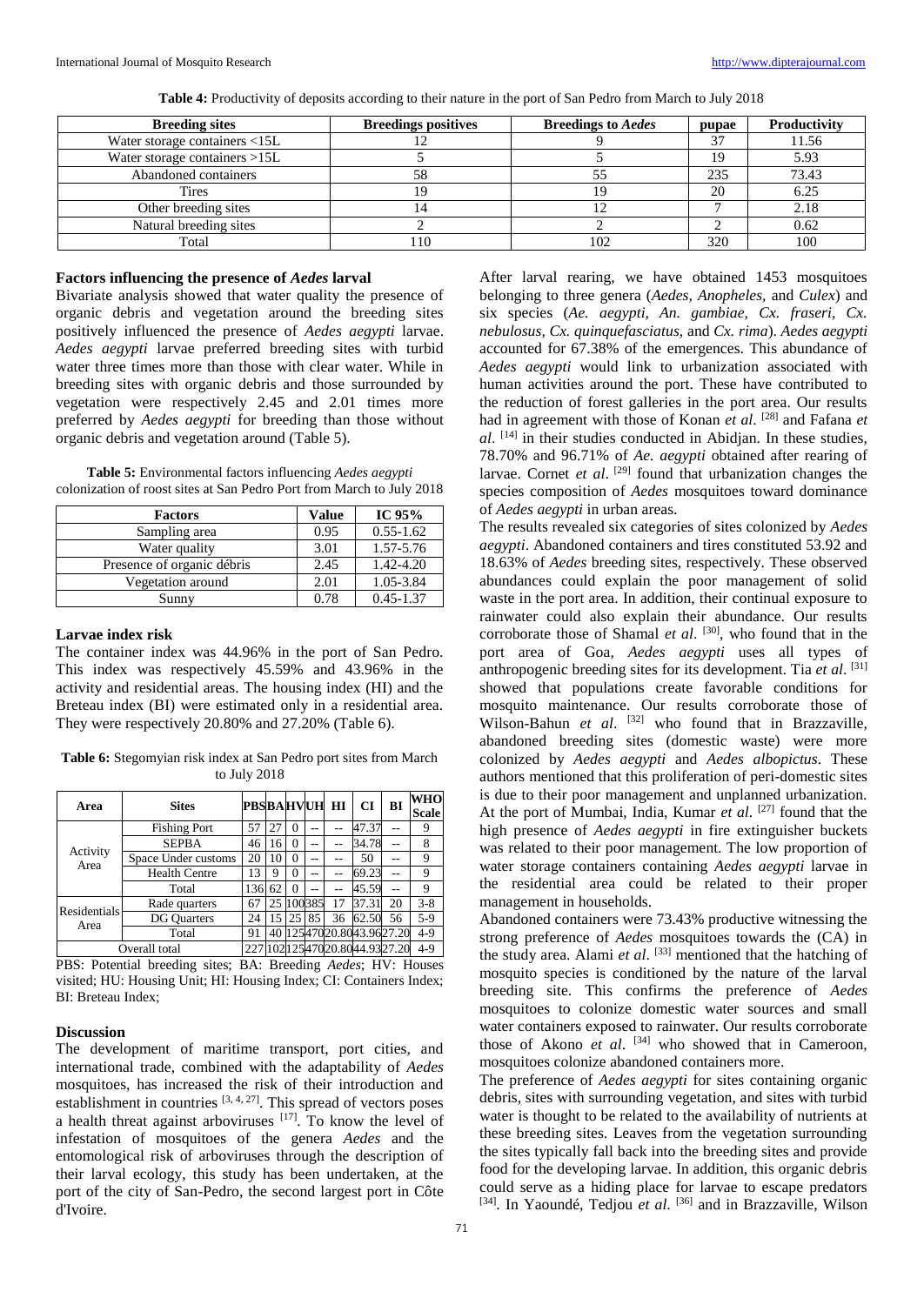Bahun *et al*. [32] found that *Aedes aegypti* and *Aedes albopictus* larvae colonize more sites associated with organic debris and surrounding vegetation. Barrera *et al*. [37], and Overgaard *et al.* <sup>[38]</sup> have shown that the high presence of *Aedes* in sites associated with turbid water and the presence of organic debris are related to the amount of nutrients produced by the organic debris for the larvae. was 45.59% and 43.93 respectively in the business and residential areas.

The House Index (HI) and the Breteau Index (BI) were 20.80% and 27.20%. According to the WHO [26] estimate, the risk of an epidemic is moderate in the port of San Pedro. The recorded index values indicate the existence of a sufficient density of *Aedes* to cause an outbreak of arbovirus. Our results corroborate those of Fofana *et al*. [14] who observed a moderate risk level between 4-9 on the WHO density scale with CI = 40.26; HI = 70.9 and BI = 21.3. However, our results differ from those of Bhadauriya *et al*. [4]. At Kandla Port, India, they recorded  $BI = 11.11$  and 4.4,  $CI = 8.10$  and 1.17, and  $HI = 7.4$  and 4.44, respectively, in residential and commercial areas. In Côte d'Ivoire, studies have revealed indices that differ from ours. Konan *et al*. [28] obtained indices between 2 and 5 on the WHO density scale.

#### **Conclusion**

Entomological investigations carried at the port San Pedro have identified six (6) categories of breeding sites, all colonized by *Aedes aegypti*, vector of arboviruses in Côte d'Ivoire. These vectors preferentially use sites consisting of abandoned containers. Breeding sites with turbid water, those with organic debris, and those with surrounding vegetation were more preferable by *Aedes* for breeding. The indices larvae of risk obtained show that the risk of arbovirus epidemics was moderate on the WHO density scale. These findings indicate a need for entomological surveillance and vector control in the port area of San Pedro. We recommend that the port community properly recycle and manage receptacles that contain water after use. Vector control (mosquito control) with specialized teams could significantly reduce the density of culicid populations.

#### **Declaration of interest**

The authors declare that they have no competing interest in relation to this article. All the authors read and approved the final version.

# **Acknowledgments**

We would like to thank the staff of the Malaria and Emerging and Re-emerging Tropical Diseases Service for their contribution to data collection in the field. They also allowed access to their insectary for the technical part of our activities. We are deeply grateful to the staff of the port of San Pedro for facilitating access to different sites.

# **Funding**

This work was financially supported by the Agency funding opportunity number (CDC-RFA- GH15-1627). The funder had no role in data collection, analysis, interpretation, or preparation of the manuscript.

#### **References**

1. Russell RC, Webb CE, Davies N. "*Aedes aegypti* (L.) and *Aedes polynesiensis* marks (Diptera: Culicidae) in Moorea, French Polynesia: a study of adult population

structures and pathogen (Wuchereria bancrofti and Dirofilaria immitis) infection rates to indicate regional and seasonal epidemiological risk for dengue and filariasis," Journal of Medical Entomology. 2005;42:1045-1056.

- 2. Liang G, Gao X, Gould EA. Factors responsible for the emergence of arboviruses; strategies, challenges, and limitations for their control. Emerg Microbes Infect. 2015;4:18. https://doi.org/10.1038/emi. 2015.18 PMID: 26038768.
- 3. Bonizzoni M, Gasperi G. Chen X, James AA. The invasive mosquito species *Aedes albopictus*: current knowledge and future perspectives. Trends Parasitol. 2013;29:9.
- 4. Bhadauriya AS, Dhan S, Ramteke PU, Bhan S, Lalthazuali, Kumawat R, *et al*. Entomological Survey for *Aedes* Species at Deendayal Seaport, Kandla, Gujarat India during Pre-Monsoon Period, 2018. Journal of Communicable Diseases. 2020 (P-ISSN: 0019-5138 & E-ISSN: 2581-351X), Copyright (c) 2020; 4.
- 5. Mouchet J, Giacomini T, Julvez J. La diffusion anthropique des arthropodes vecteurs de maladie dans le monde. cahier synthèse santé. 1995;5:267-322.
- 6. Savage HM, Ezikf TV, Nwankwo ACN, Spiegel R, Miller BR. First record of breeding populations of *Aedes albopictus* in continental Africa: implications for arboviral transmission, journey, of the mosquito control, association. 1992;1:101-103.
- 7. Aranda C, Eritja R, Roiz D. First record of the establishment of the mosquito *Aedes albopictus in* Spain. Medical and Veterinary Entomology. 2006;20:150-152.
- 8. Vaccus G. Expansion géographique d'*Aedes albopictus*. Quel risque de maladies émergentes en France métropolitaine ? Mémoire pour l'obtention de mémoire agricole Institut national de médecine Agricole, 14, rue Auguste Conte 37000 tours, 2012, 111.
- 9. Paupy C, Ollomo B, Kamgang B, Nkoghe D, Rousset D, Vazeille M, *et al*. Introduction et invasion d'*Aedes albopictus* en Afrique Centrale : quel lien avec l'émergence de la dengue et du chikungunya ? Colloque, 2007, 1-2.
- 10. WHO. La dengue en Afrique: émergence du DENV-3, Côte d'Ivoire, 2008. Releve Epidemiologique Hebdomadaire. 2009; No 11/12, 13 Mars 2009. 1-4.
- 11. WHO. Weekly épidémiologique record Relevé épidémiologique hebdomadaire, 12 july 2013, 88th year / 12 juillet. 2013;28:285-300.
- 12. Aoussi EBF, Ehui E, Kassi NA, Kouakou G, Nouhou Y, Adjogoua EV, *et al*. Seven native cases of dengue in Abidjan, Ivory Coast, Sept cas de dengue autochtone à Abidjan, Côte d'Ivoire. Médecine et Maladies Infectieuses. 2014;44:433–436*.*
- 13. L'Azoua M, Succoa T, Kamagate M, Ouattarac A, Gilbernaird E, Adjogouae E, *et al*. Dengue: etiology of acute febrile illness in Abidjan, Côte d'Ivoire, in 2011– 2012, Trans. R. Soc. Trop. Med. Hyg. 2015;109:717-722.
- 14. Fofana D, Beugré J-MV, Yao-Acapovi GL, Lendzele SS. Risk of Dengue Transmission in Cocody (Abidjan, Ivory Coast). Hindawi, Journal of Parasitology Research, 2019. ID 4914137. 7p.
- 15. Konan YL, Coulibaly ZI, Kone AB, Ekra KD, Doannio JM-C, Dosso M, *et al*. Species composition and population dynamics of *Aedes* mosquitoe, potential